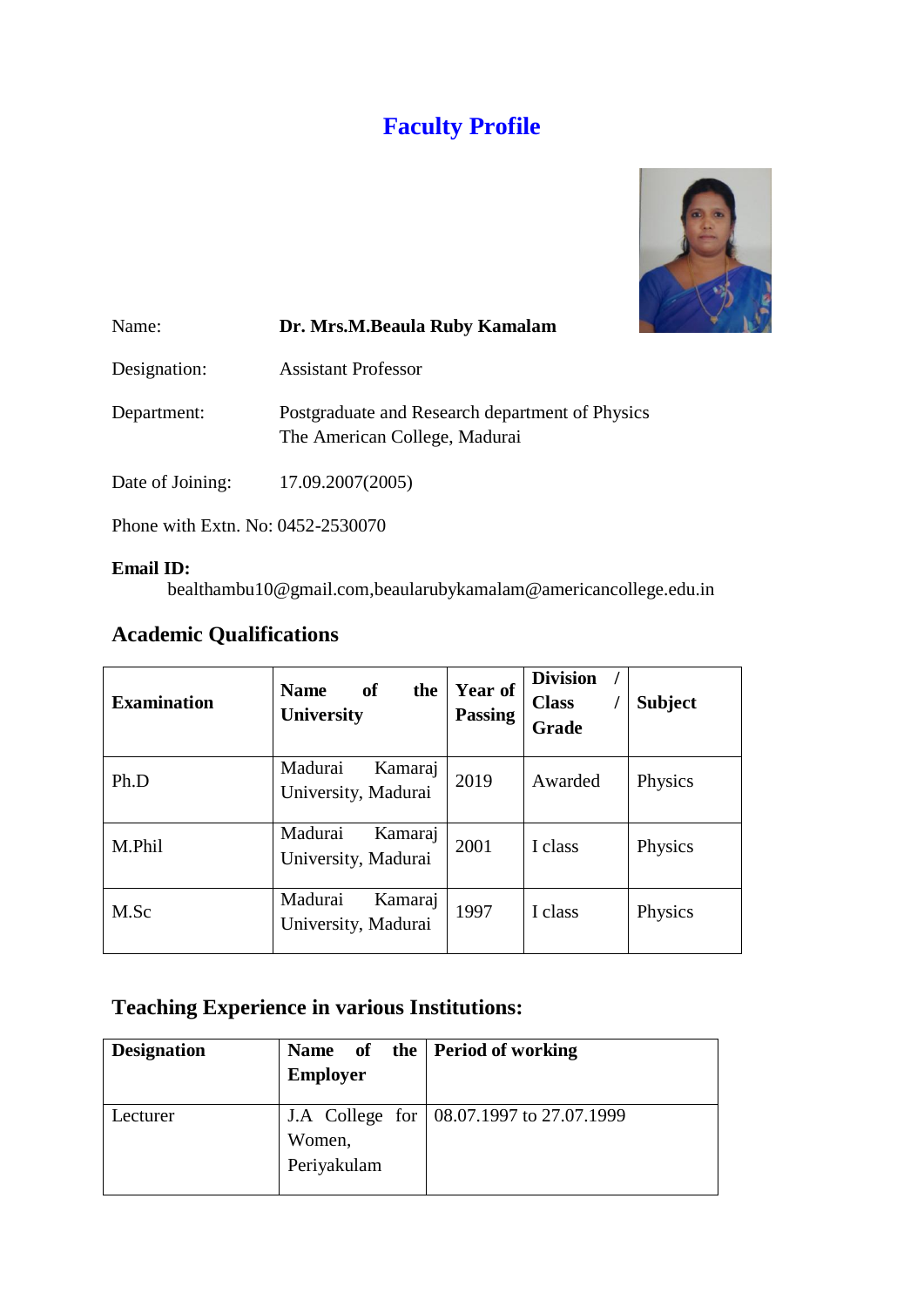| Junior Lecturer       | American<br>The<br>College,<br>Madurai             | 28.07.1999-30.04.2000 |
|-----------------------|----------------------------------------------------|-----------------------|
|                       |                                                    |                       |
| Lecturer              | Doak<br>Lady<br>College,<br>Madurai                | 13.06.2000-30.04.2002 |
| <b>Guest Lecturer</b> | SEEN, Madurai<br>Kamaraj<br>University,<br>Madurai | 24.01.2003-30-04-2005 |

### **Teaching experience at this Institution:**

| <b>Designation</b>         | <b>Department</b> | <b>Period</b>        |                                  |
|----------------------------|-------------------|----------------------|----------------------------------|
|                            |                   | From                 | To                               |
| <b>Assistant Professor</b> | Physics           | $(15 \text{ years})$ | $16.06.2005 - \text{ till date}$ |

### **Period of teaching Experience**

#### **Post Graduation (P.G level) -21 years**

#### **Under Graduation (U.G level )– 24 years**

#### **M.Phil -2 years**

### **Courses Handled:**

Classical Mechanics and Nonlinear dynamics, Quantum mechanics, Analog and digital Electronics. Thermodynamics and Statistical mechanics, Astrophysics and Cosmology , Astronomy and Astrophysics, Numerical methods, C++ and MathCAD, Nuclear Physics, Modern Optics, Solar Energy Physics. Condensed Matter Physics, Nanophysics.

**Specialization in Research**: Experimental Condensed Matter Physics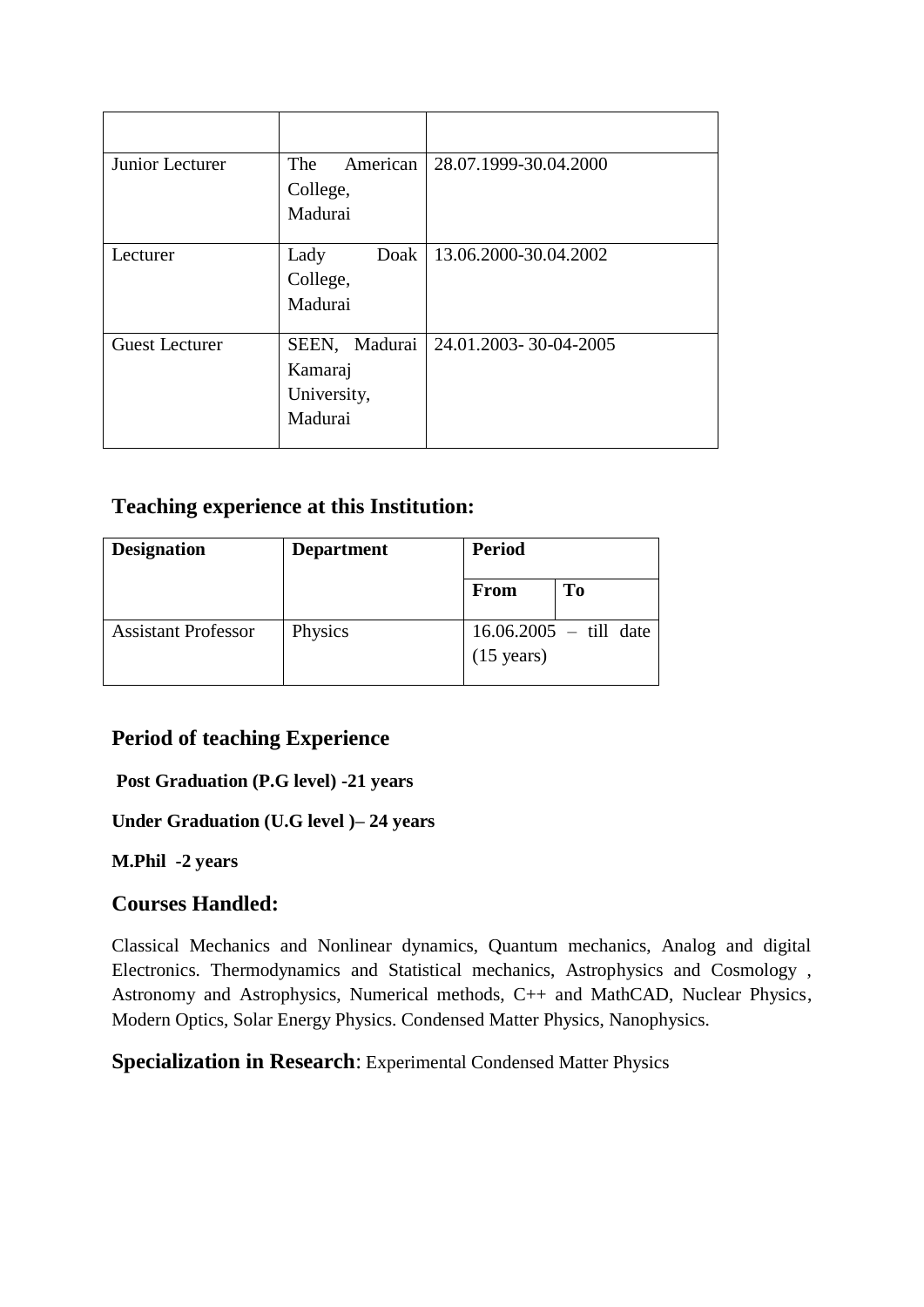### **Research Interests:**

Nano materials synthesis and characterization, Energy storage and Super capacitor applications, Photo catalytic and gas sensing analysis of transition metal oxides- Graphene and Graphene Oxide Nanocomposites, Environment and energy storage applications and Optics.

### **Publications:**

### **Articles Published in International Journals:**

1. **Beaula Ruby Kamalam, M., Balachandar, B.K. and S. Sethuraman. 2016. Solvothermal Synthesis and Characterization of Reduced Graphene oxide/ Vanadium Pentoxide Hybrid nanostructures. Materials Today Pro. 3 (2016) 2132–2140.**

<https://doi.org/10.1016/j.matpr.2016.04.118>

2. **M. Beaula Ruby Kamalam**, S.S.R Inbanathan, K. Sethuraman, Enhanced photo catalytic activity of graphene oxide  $/M_0O_3$  nanocomposites in the degradation of Victoria Blue Dye under visible light irradiation, Applied surface science,449 (2018) 685-696.

<https://doi.org/10.1016/j.apsusc.2017.12.099>

3. Nagaraj Anbu, **Maniveldosss Beaula Ruby Kamalam**, Kunjithapatham Sethuraman and Amarajothi Dhakshinamoorthy, Aerobic oxidation of alcohols Catalyzed by V<sub>2</sub>O<sub>5</sub> rods decorated on Graphene Oxide, Chemistry Select, 2018, 3, 12725-127233.

<https://doi.org/10.1002/slct.201802811>

- 4. **M. Beaula Ruby Kamalam**, S.S.R Inbanathan, B.Renganathan, K. Sethuraman, Enhanced sensing of ethanol gas using fiber optics sensor by Hydrothermally synthesized GO-WO3 nanocomposites, Materials Science & Engineering B, [Volume](https://www.sciencedirect.com/science/journal/09215107/263/supp/C)  [263,](https://www.sciencedirect.com/science/journal/09215107/263/supp/C) January 2021, 114843. <https://doi.org/10.1016/j.mseb.2020.114843>
- 5. **M. Beaula Ruby Kamalam, S.S.R. Inbanathan , K. Sethuraman , Ahmad**

#### **Umar,Hassan Algadi, Ahmed A. Ibrahim , Qazi Inamur Rahman , Christos**

 **S. Garoufalis, Sotirios Baskoutas,** Direct sunlight-driven enhanced photocatalytic performance of V2O5nanorods/ graphene oxide nanocomposites for the degradation of Victoria blue dye, Environmental Research 199August (2021) 111369.

[https://doi.org/10.1016/j.envres.2021.111369.](https://doi.org/10.1016/j.envres.2021.111369)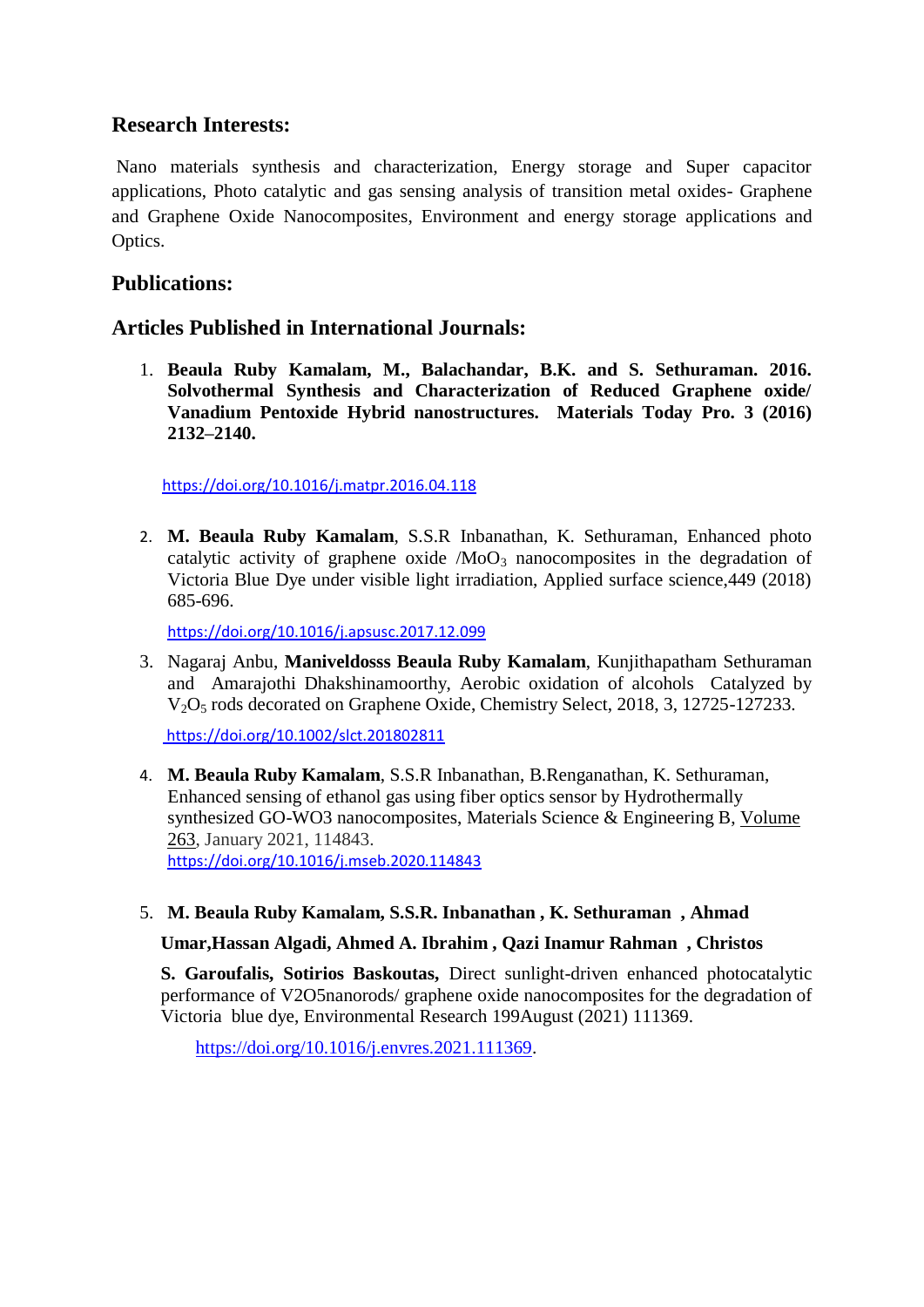#### **Book Chapter Published**

 **M. Beaula Ruby Kamalam**, S.S.R Inbanathan, K. Sethuraman ,Graphene Oxide/V<sub>2</sub>O<sub>5</sub> Nanocomposite for Photo Catalytic Applications 253-258 (2015), Advanced Nanomaterials:Synthesis and applications, Dr.V.Rajendran,Dr.K.Saminathan,Dr.K.E.Geckler, Bloomsburry, 978-93-85436-74-1

### **Project:**

 **TAMILNADU STATE COUNCIL FOR SCIENCE AND TECHNOLOGY** project sponsored by Department of Science and Technology entitled " **Enhancing the Super capacitor Performance in Graphene and Graphene oxide/Transition metal oxide nanocomposites** "

– Sanctioned amount Rs.3,55,000/ for the year 2019-2021. Date of sanction -4.11.2019.

#### **Papers Presented in International/ National Conferences**

- 1. **M. Beaula Ruby Kamalam** and S.S.R. Inbanathan, Growth of diglycine hydrogen selenite acid single crystals and its characterization by XRD, FTIR, UV-Vis NIR, TG-DTA and DSC XVII National Seminar on Crystal Growth, Chennai (Jan 2013).
- 2. **M.Beaula Ruby Kamalam,** S.S.R. Inbanathan, Growth of nonlinear optical glycine single crystals and is characterization by XRD, FIIR, UV-Vis NIR, TG-DTA. 17 th National seminar on Crystal Growth at Anna University, Chennai. during 9-11 th January 2013 .
- 3. **M.Beaula Ruby Kamalam,** S.S.R. Inbanathan , K.Sethuraman Enhanced antibacterial activity of chemically synthesized graphene oxide sheets decorated by silver nano particles, Frontier Vistas in Modern Immunology at The American College, Madurai-2 on Dec 2013
- 4. **M.Beaula Ruby Kamalam,** B.K.Balachandar, K.Sethuraman, Reduced graphene oxide/Vanadium Pentoxide Hybrid nanostructures using solvothermal synthesis. 19 th National Seminar on Crystal Growth held at VIT University, Vellore during 12- 14 th March,2015.
- 5. **M.Beaula Ruby Kamalam**, B.K.Balachandar, K.Sethuraman, Solvothermal synthesis of reduced graphene oxide/Vanadium pentoxide Hybrid nanostructures. RAINSAT-2015 held at Sathya Bama University, Chennai during 8-10 th July,2015.
- 7. **M.Beaula Ruby Kamalam,** B.K.Balachandar, K.Sethuraman, Graphene oxide Vanadium pentoxide nanocomposite for Photocatalytic Application. NANO-2015 held at KSR college of engineering, Thiruchengode.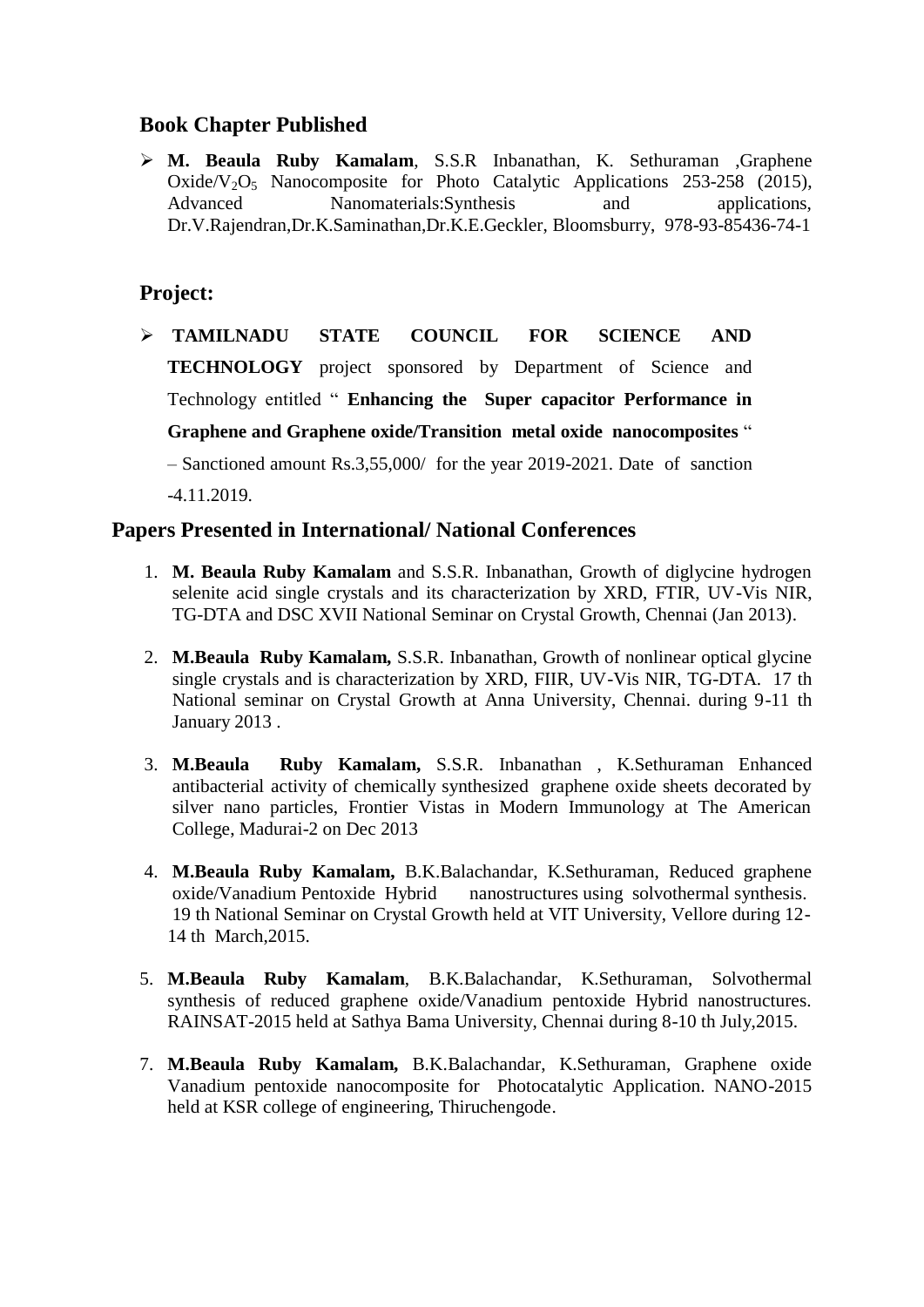- 8. **M.Beaula Ruby Kamalam,** S.S.R.Inbanathan and K.Sethuraman, Enhanced photocatalytic activity of graphene oxide  $/M_0O_3$  nanocomposites in the degradation of Victoria blue dye under visible light irradiation, International conference on Nanoscience and Nanotechnology, SRM University, Chennai,9-11 August 2017.
- 8. **M.Beaula Ruby Kamalam**, S.S.R.Inbanathan and K.Sethuraman,Investigations on the photocatalytic degradation of Victoria Blue dye by sonochemically synthesized graphene oxide- $V_2O_5$  nanocomposite under direct sunlight, International Conference on sustainable energy technologies**,** Bharathidasan University, Trichy. 27 and 28 June , 2018.
- 9. **M.Beaula Ruby Kamalam**, S.S.R.Inbanathan and K.Sethuraman, Investigations on Augumented Photocatalytic Degradation Of Methylene Blue Dye By GO - CdO Nanocomposites under the irradiation of visible light, International Conference on Advanced nanomaterials for Energy, Environment and Health Care Applications, KSR college of engineering, Thiruchengode. July 31 and August 1 , 2018
- 10. **M.Beaula Ruby Kamalam,** S.S.R.Inbanathan . B.Renganathan and K.Sethuraman, Improved ethanol gas sensing using fiber optic gas sensor, International conference on Nanoscience and Nanotechnology, SRM Institute of Science and Technology, Chennai. 28-30 January 2019
- 11. **M.Beaula Ruby Kamalam**, S.S.R.Inbanathan. P.Jothilal, R.Kaviya and K.Sethuraman, Visible Light Driven CdO/GO Nanocomposite for the Degradation of Methyl Orange Dye, SRM Institute of Science and Technology, Chennai. 28-30 January 2019.
- 12. **M.Beaula Ruby Kamalam**, S.S.R.Inbanathan and K.Sethuraman, Synrthesis of GO-CdO nanocomposites for the photocatalytic degradation of methylene blue dye under visible light irradiation, International Conference on recent advances in Materials Science (ICRAMS-2019) , National College, Trichy.4-6 February 2019.
- 13. **M.Beaula Ruby Kamalam**, S.S.R.Inbanathan and K.Ashok Kumar **,**Structural and Optical Studies of Graphene oxide- Manganese dioxide nanocomposites for Supercapacitor applications,International conference on Advanced nanomaterials for Energy, Engineering, biological and Medical applications (ICAN-2019), 12-14 December 2019, Department of Physics, Chettinad College of Engineering and Technology, Karur- 639114, Tamil Nadu, India.
- 14. **M.Beaula Ruby Kamalam**, S.S.R.Inbanathan ,Synthesis of Reduced Graphene Oxide And Bismuth Oxide Nanocomposite, One day International Conference on Recent Advanced Materials (ICRAM-2020),Thiruvalluvar University College, Vandavasi, 6, January 2020.
- 15. **M.Beaula Ruby Kamalam,** S.S.R. Inbanathan, Synthesis of Graphene oxide-

Manganese dioxide nanocomposites from used batteries for supercapacitor applications, One day International Conference on Recent Advanced Materials (ICRAM-2020),Thiruvalluvar University College, Vandavasi, 6, January 2020.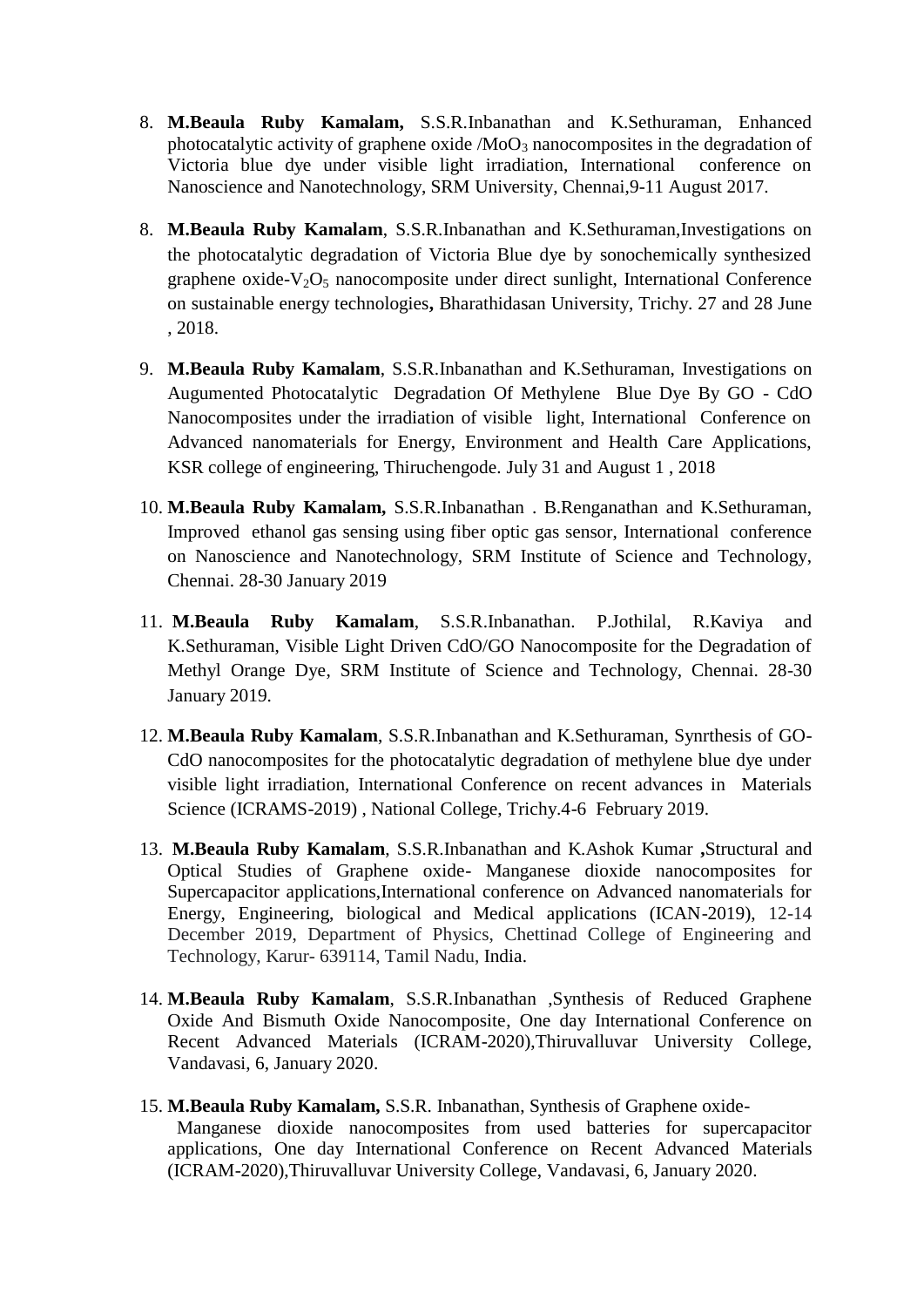16. **M.Beaula Ruby Kamalam,** S.S.R. Inbanathan, Investigations on Structural, Optical studies and morphological of Graphene oxide- Manganese dioxide nanocomposites for the degradation of Methylene blue dye, 6 th International Conference on Nanoscience and Nanotechnology, SRM Institute of Science and Technology, Chennai, ferbruary,1-3,2021.

### **Conferences/Workshops Participated**

- $\checkmark$  Participated in UGC sponsored Workshop on Research methodology, Writing Practices and Language Skills at SasthraBhavan,Pattom,Thiruvananthapuram,3-4 August 2012.
- $\checkmark$  Participated in DAE-BRNS sponsored National Seminar on Applications of spectroscopy in materials characterization at Fatima College, Madurai during 22-23 August 2012.
- $\checkmark$  Participated in Technology transfer in Nanoscience & Technology , Research to product awareness workshop at Madurai Kamaraj University, Madurai on 17 June 2013
- $\checkmark$  Participated in Workshop on Materials characterization techniques-AFM & XRD organized by School of Physics, Madurai Kamaraj University, on 19 November 2014.
- $\checkmark$  Participated in National Seminar on Recent trends in Energy technologies organized by Department of Physics, The American College, Madurai on 14 th august 2015.
- $\checkmark$  Participated in the one day National seminar on Astronomy and Astrophysics organized by Department of Physics, The American College, Madurai.
- $\checkmark$  Participated in the two days workshop on Advanced materials characterization techniques organized by School of Physics, Madurai Kamaraj University during 26- 27 March 2018.
- $\checkmark$  Participated in the one day Pedagogical workshop on Relativistic and Magnetic Astrophysics sponsored by DST.

#### **Extension, Co-curricular Activities**

#### **Member of Committees**

- ❖ Science Around You programme
- Member of Athletics Committee
- $\mathbf{\hat{\cdot}}$  Science Exhibition
- Association President-UG
- Academic Advisor
- $\div$  Intercollegiate Competition- PHOBOS- 2015,2016,2020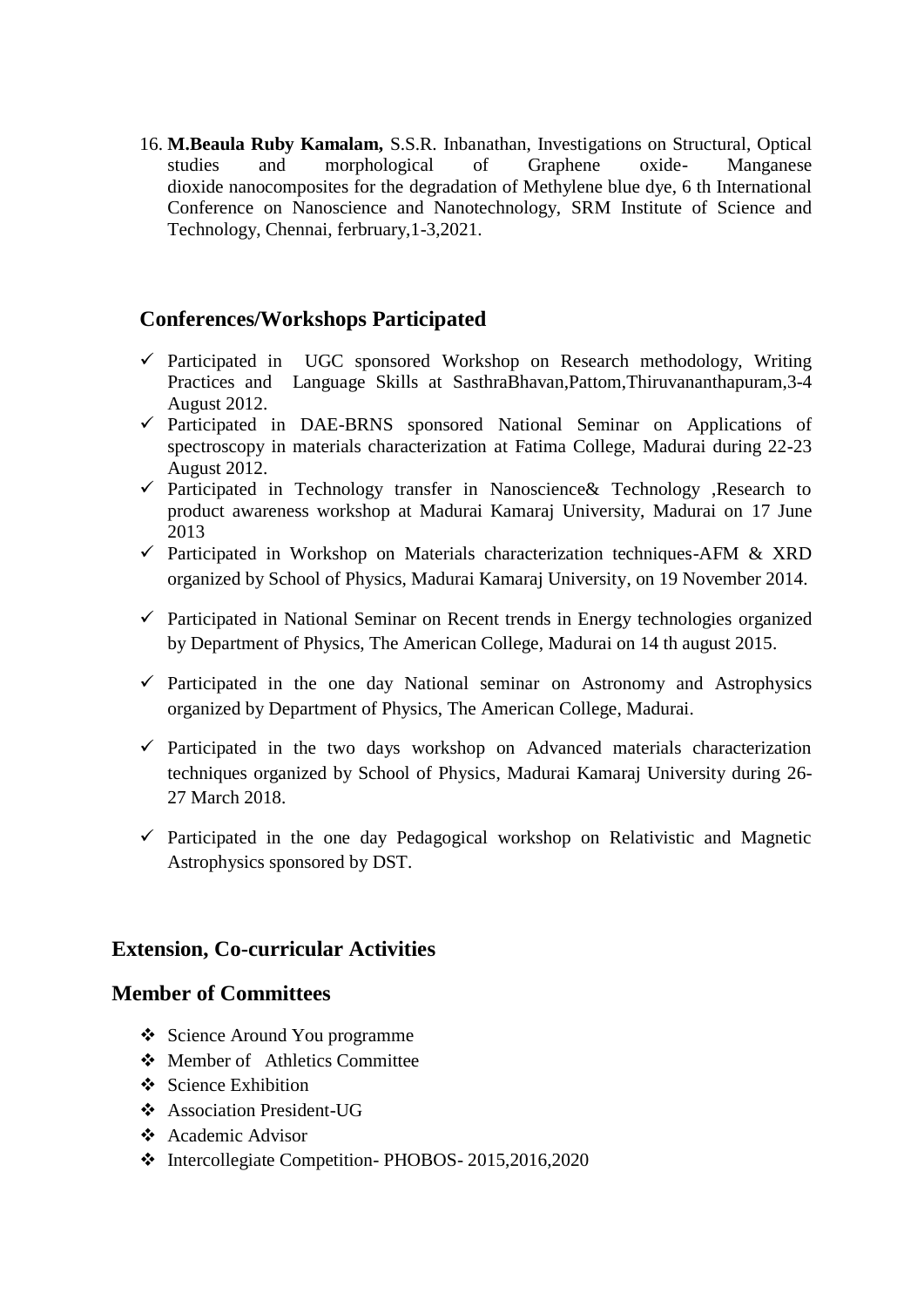- NAAC Committee Criterion –II Member
- $\div$  INSPIRE -2020
- College Day Celebrations
- Autonomy Review Committee 2010
- Member of Counseling and performance committee
- Member of Candle lighting committee
- Hostel Superintendent 2000, 2005
- Member of Senatus 2016-2017 ,2019-2020
- Ladies club of The American College 2020
- NIRF-2020, NIRF-2021
- Organizing Team Vigyan Sarvatra Pujyate-2022

### **Professional Development Activities**

- **Life Member** in All India Crystal Growth Association (2013)
- FDP appointment **selection committee member(Mother Teresa University Nominee)** at Arul Migu Palaniaandavar College of Arts and Science, Palani.(2009)
- **Judge** for K.V Regional Science Exhibition (2013)
- **Board Of Studies Member** of Jayaraj Annapackiam college for Women, Periyakulam. 2008-2011, 2019-21
- **Secretary** for the Ladies Club of The American College from March 2020.
- **Additional dean for Women Students,** The American College from June 2020.
- **Co-Convener for NAAC Criterion II.**
- **Reviewer** for the Research articles in Physics for the Journal **JACJOSHAM (ISSN:2347-9868 Biannual)** published by Jayaraj Annapackiam College for Women, Periyakulam.

#### **Resource Person**

- $\triangleright$  Invited speaker in the Astro Club of Lady Doak College, Madurai.
- Invited speaker in the **One Day National Seminar On Emerging Trends in Physics** held at Jayaraj Annapackiam College For Women, Periyakulam on 13 December 2019 on the topic **NOVEL MATERIAL- GRAPHENE AND ITS APPLICATIONS.**
- Invited speaker at C.S.I College of Arts and Science for Women, Madurai on the topic "**GRAPHENE – THE WONDER MATERIAL AND ITS APPLICATIONS** "on 19 February 2020.
- Invited Speaker at Jayaraj Annapackiam College for Women, Periyakulam on 28 th February 2021 on the topic **Exploration of the Universe**.
- Invited speaker in the two day webinar **Thin film Nanomaterials** held on 10.1.2022 to 11.01.2022 jointly organized by Government Arts College for Women , Nilakottai and Jayaraj Annapackiam College for Women, Periyakulam.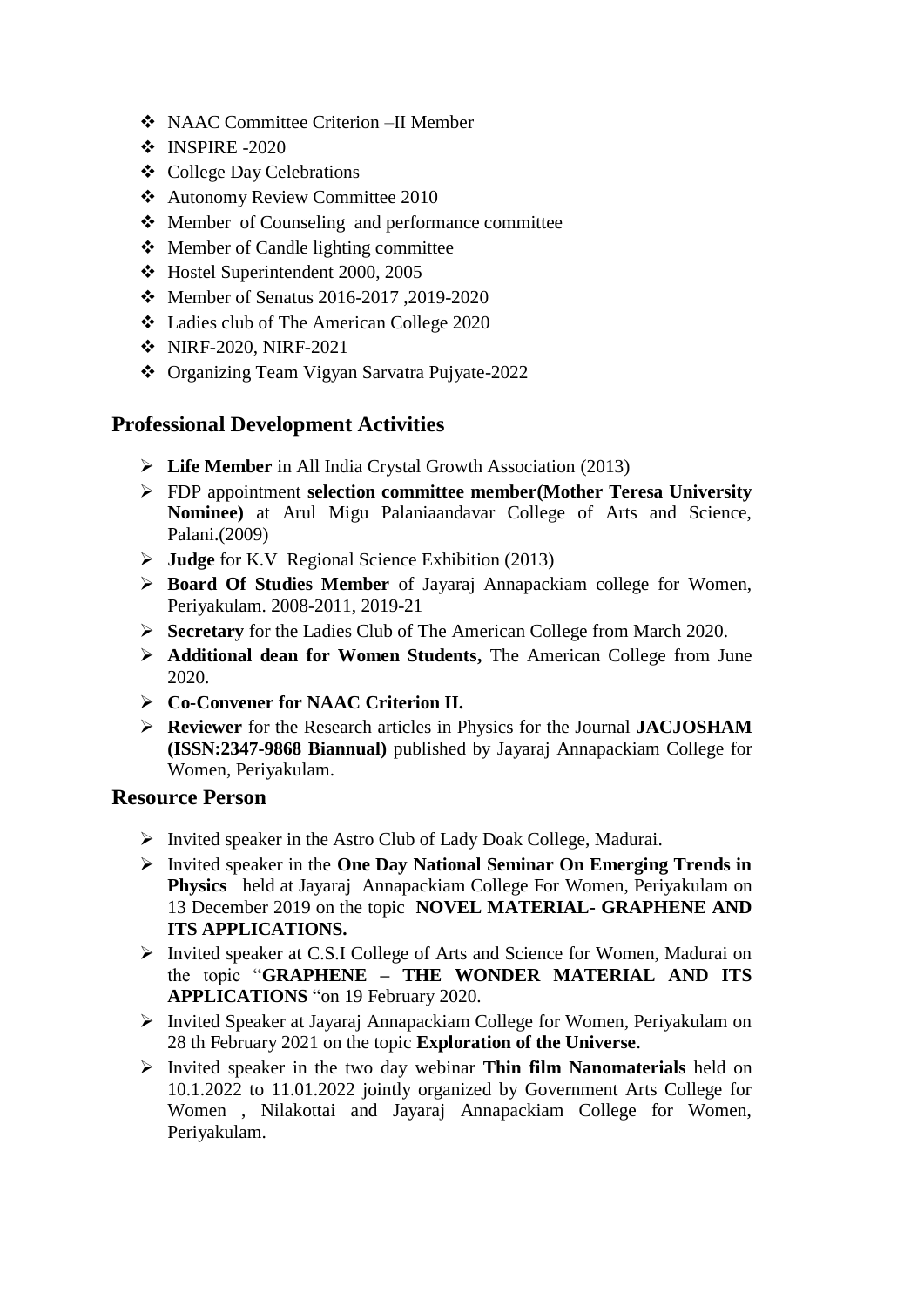### **Awards received**

 Received **National level Inspiring Senior faculty award- 2020** from Madras journal series Pvt ltd.

| <b>S. No.</b>    | Programme                                                                                      | <b>Duration</b>                           | <b>Organized by</b>                                                           |
|------------------|------------------------------------------------------------------------------------------------|-------------------------------------------|-------------------------------------------------------------------------------|
| $\mathbf{1}$     | Orientation<br>Programme                                                                       | 28 days<br>$(27.07.2011 -$<br>23.08.2011) | UGC, Academic<br>Staff<br>college, Madurai Kamaraj<br>University, Madurai.    |
| 2.               | Refresher<br>in<br>Physics                                                                     | 21 days<br>$(12.11.2013 -$<br>2.12.2013)  | Academic<br>UGC.<br>Staff<br>college, Madurai Kamaraj<br>University, Madurai. |
| 3.               | Refresher<br>in<br>physics                                                                     | 21 days<br>$(3.2.2015 -$<br>23.02.2015)   | UGC.<br>Academic<br>Staff<br>college, Madurai Kamaraj<br>University, Madurai. |
| $\overline{4}$ . | Refresher<br>in<br><b>Basic sciences</b>                                                       | 21 days<br>$(02.11.2016 -$<br>22.11.2016) | UGC,<br>Academic<br>Staff<br>college, Madurai Kamaraj<br>University, Madurai. |
| 5.               | Faculty<br>Development<br>programme-<br><b>UGC</b><br>Sponsored                                | 28.11.2016-<br>23.11.2018                 | School<br>of<br>Physics,<br>Madurai<br>Kamaraj<br>University, Madurai.        |
| 6.               | Refresher<br>Course on<br>"Managing<br><b>Online Classes</b><br>$& Co- creating$<br>MOOCS 6.0" | $\overline{5.07.21}$<br>19.07.21          | Ramanajum College, New<br>Delhi                                               |
| 7.               | Refresher<br>Course<br>in<br>Physics                                                           | $4.08.21 -$<br>17.08.21                   | UGC, HRDC, Pondicherry<br>University                                          |

# **Training Programmes, faculty development programmes attended**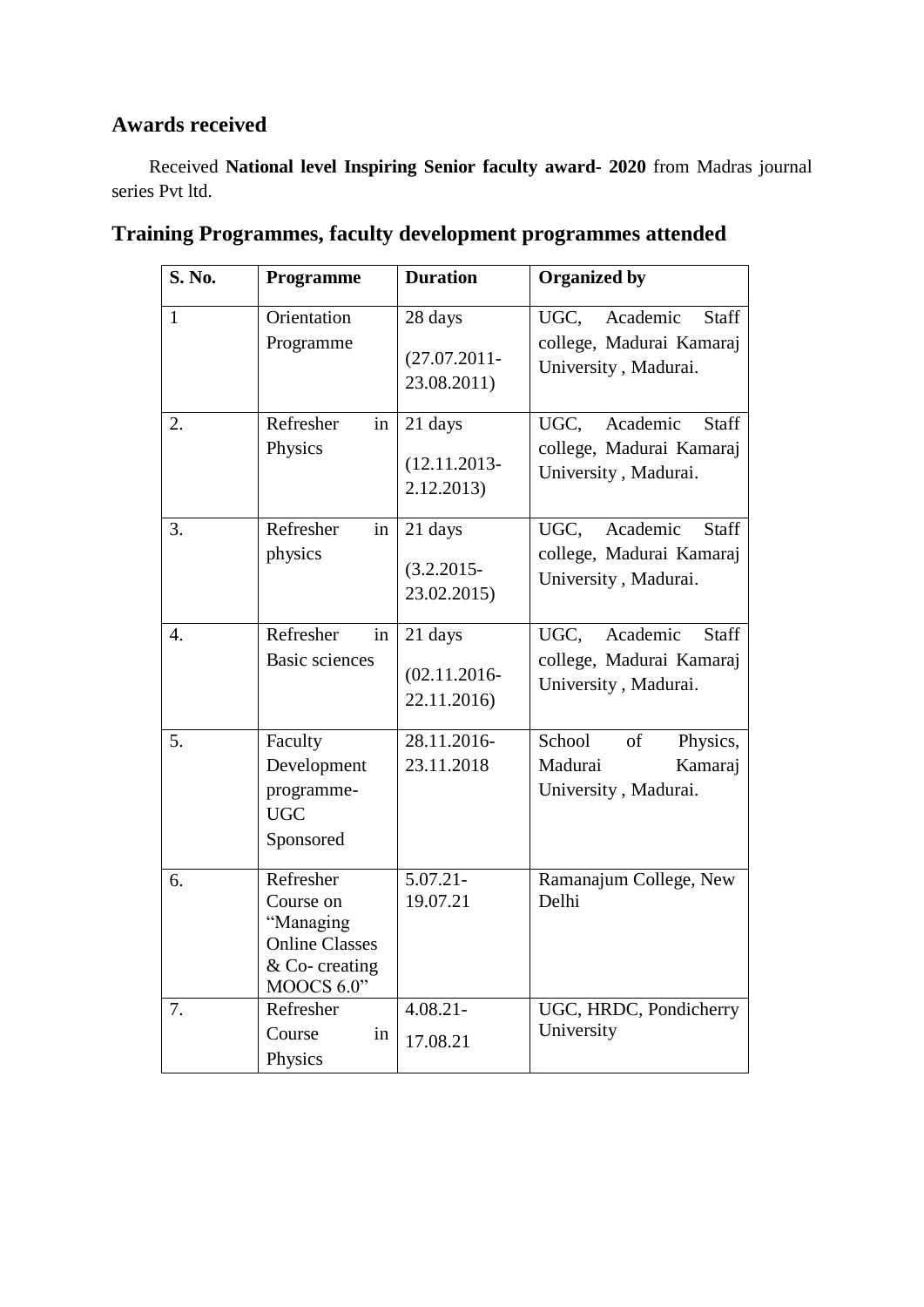### **Students Projects guided**

- **U.G level – 30**
- **P.G level -20**
- **M.Phil 2**

#### **Seminars Organized**

 Organized One day National seminar on Recent trends in Energy Technologies – 2015

### **Webinars Organized**

- International webinar on " **Recent trends in Advanced material Science-RTAMS-2020"** on 19 the June 2020 through ZOOM platform.
- Webinar on **"Social responsibility and self-awareness of Covid-19 "**on behalf of Ladies Club of The American College on 13 th June 2020 through ZOOM platform
- National webinar on "**Women at Risk- Blossom!** " on behalf of Ladies Club of The American College on 9 rd June 2020 through ZOOM platform.
- Webinar for Ladies club of The American college Series-1 on 27 th May 2020 through ZOOM platform.
- State level webinar on **Lead life in a Style** on 1 st February 2021, on behalf of women's forum.
- International Webinar on **"The Power To Change the World"** 8th March 2021.
- National level webinar on **The pandemic year for women: What are we learning?**.on 30 th June 2021.
- International webinar on **Promoting IKIGAI to Arise and Shine** on 29 th July 2021.
- Organized one day National webinar on **Mobile Astronomy** on 28.07.2021.

### **Webinars Attended**

- Participated in the **International webinar on energy and environmental applications** organized by PG and research department of physics, Sacred Heart College, Tirupathur on 24.06.2020.
- Participated in the **Micro, Nano and Atomic scale approaches in Electronic applications,** Erode arts and science college, 21, May 2020
- Participated in the **Webinar on solid state physics series-1: Electrons in solids** organized by Department of Theoretical Physics, University of Madras during 1-4 , June 2020.
- Participated in the **Webinar on introduction to metal oxide nanostructures for sensing applications** organized by Centre for Nanoscience and Nanotechnology , Sathyabhama Institute of Science and technology on 15.06.2020.
- Participated in the **Webinar on Molecules and materials of Ge and Sn** School of Advanced Sciences, Kalasalingam Academy of Research and Education, on 8th JULY 2020.